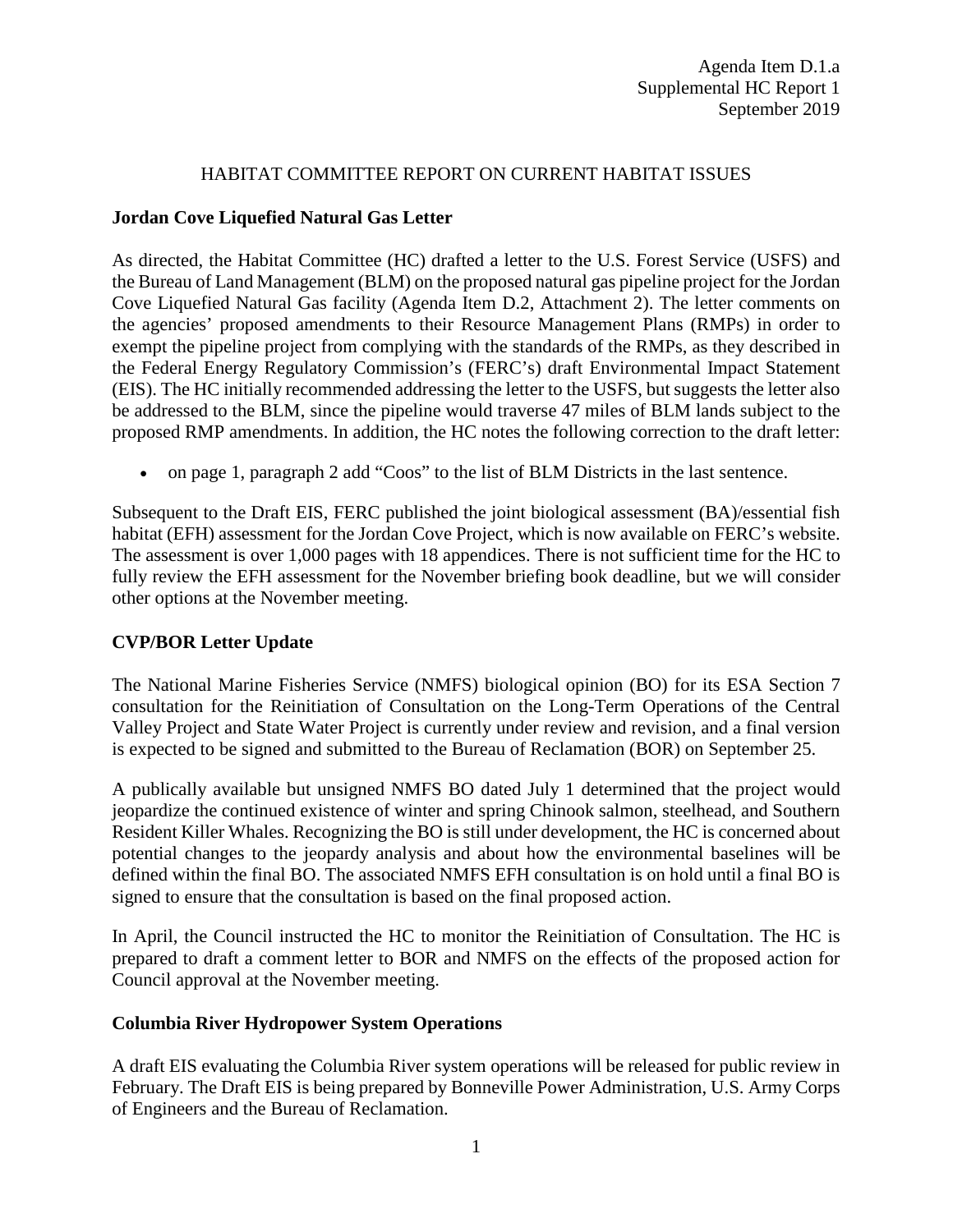Washington Department of Ecology and Oregon Department of Environmental Quality are considering changes to their total dissolved gas water quality rules to allow implementation of the flexible spill test program to improve juvenile fish survival.

## **Amendment 28 (Groundfish Essential Fish Habitat)**

Amendment 28 was approved in its entirety by the Department of Commerce on September 11. The comment period for the proposed rule to implement Amendment 28 closes September 16. An easy way to comment on the proposed rule is to visit [www.regulations.gov,](http://www.regulations.gov/) search for 0648-BI89 and click "Comment Now!" It is expected that the final rule will be submitted for publication in time for the rule to become effective before January 1, 2020.

## **Pre/Post Study in Rockfish Conservation Area**

The Oregon Department of Fish and Wildlife Marine Habitat Project has partnered with marine scientists at Oregon State University to assess habitat conditions and gather baseline data on species and habitats in the vicinity of Heceta Bank, inside the trawl Rockfish Conservation Area, before the area is opened to trawling in January 2020. The HC will provide updates as the work progresses.

## **Klamath Dam Removal**

On July 29, 2019, the Klamath River Renewal Corporation (KRRC) and PacifiCorp submitted license transfer application and plan for project decommissioning to FERC. As of August 13, the transfer had not been completed. The KRRC has now shown that it has the funds as well as the ability through its contractors, many with similar dam removal experience, to successfully remove



the four lower Klamath River dams (Iron Gate, Copco 1 & 2, and J.C. Boyle Dams). The Council has sent several letters to FERC supporting the KRRC's progress and Klamath dam removal generally at opportune times in the past. The completion of the FERC application may be another such opportunity. The HC is prepared to assist in drafting a letter to FERC supporting continued efforts to make progress on the dam removal project.

## **Estuary Loss**

The Pacific Marine and Estuarine Fish Habitat Partnership (PMEP) recently funded a study on the loss of west coast estuary areas using a new methodology. The report, "Insights into estuary habitat loss in the western United States using a new method for mapping maximum extent of tidal wetlands," was published in PLOS One on August 14, 2019 [\(https://tinyurl.com/y2tqx8r9\)](https://tinyurl.com/y2tqx8r9). HC member Dr. Correigh Greene was one of the authors.